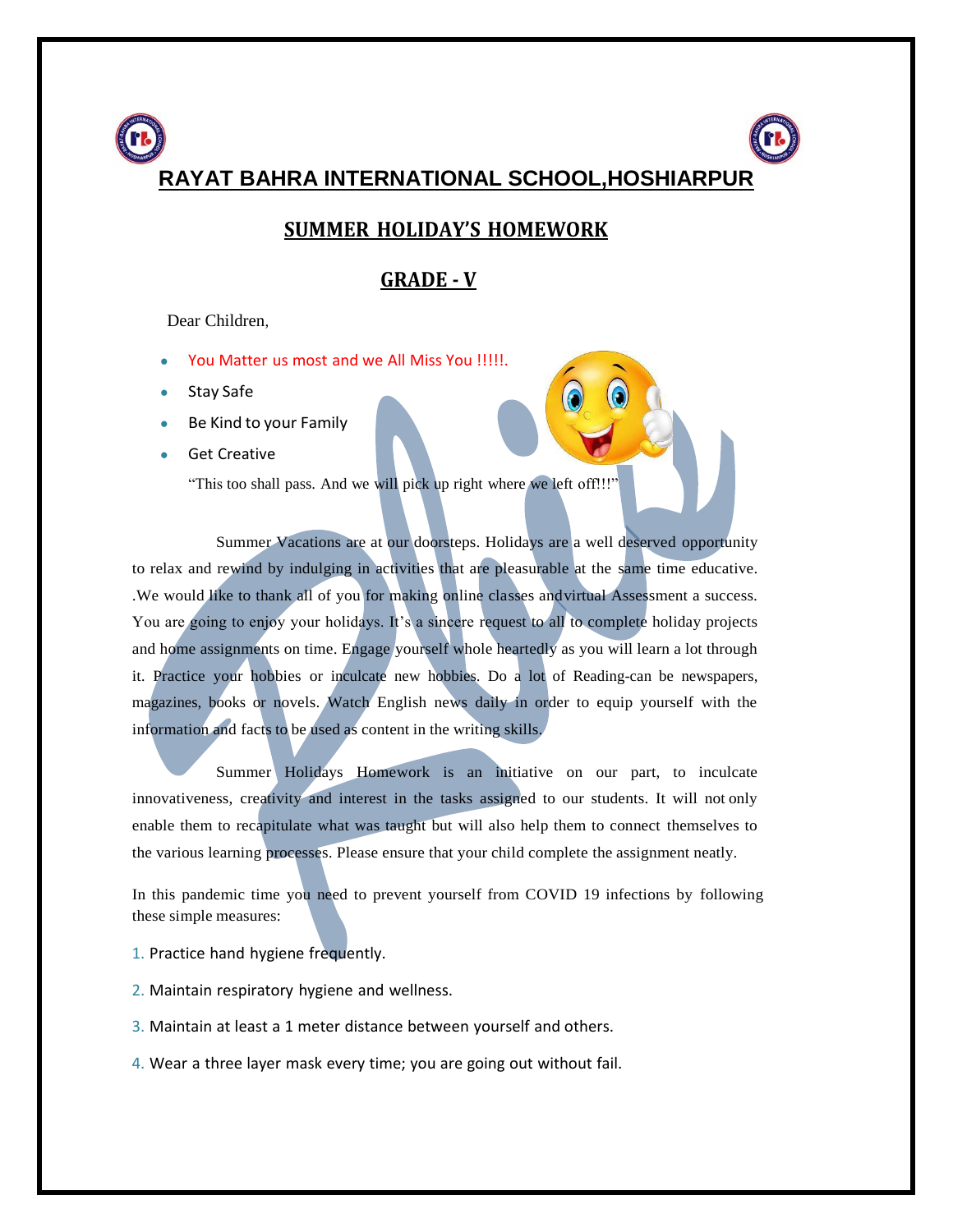- 5. Boost your immunity through nutritious food, yoga and exercises.
- 6. Read and Revise the Course covered in the virtual classes.
- 7. Understand the concepts and practice questions.
- 8. Complete your pending assignments.(if any).
- 9. Take good care of your health and hygiene.
- 10. Avoid heavy and oily food and increase intake of fresh fruits and water to keepyou wellhydrated and energetic

General Instructions

❖ All the work should be hand-written.

❖ Original drawings / illustrations and creative use ofmaterial will be appreciated.



The work will be evaluated for all the subjects on the following parameters.

- 1. Idea and content
- 2. Presentation
- 3. Ability to answer the questions
- 4. Innovativeness.
- 5. Creativity.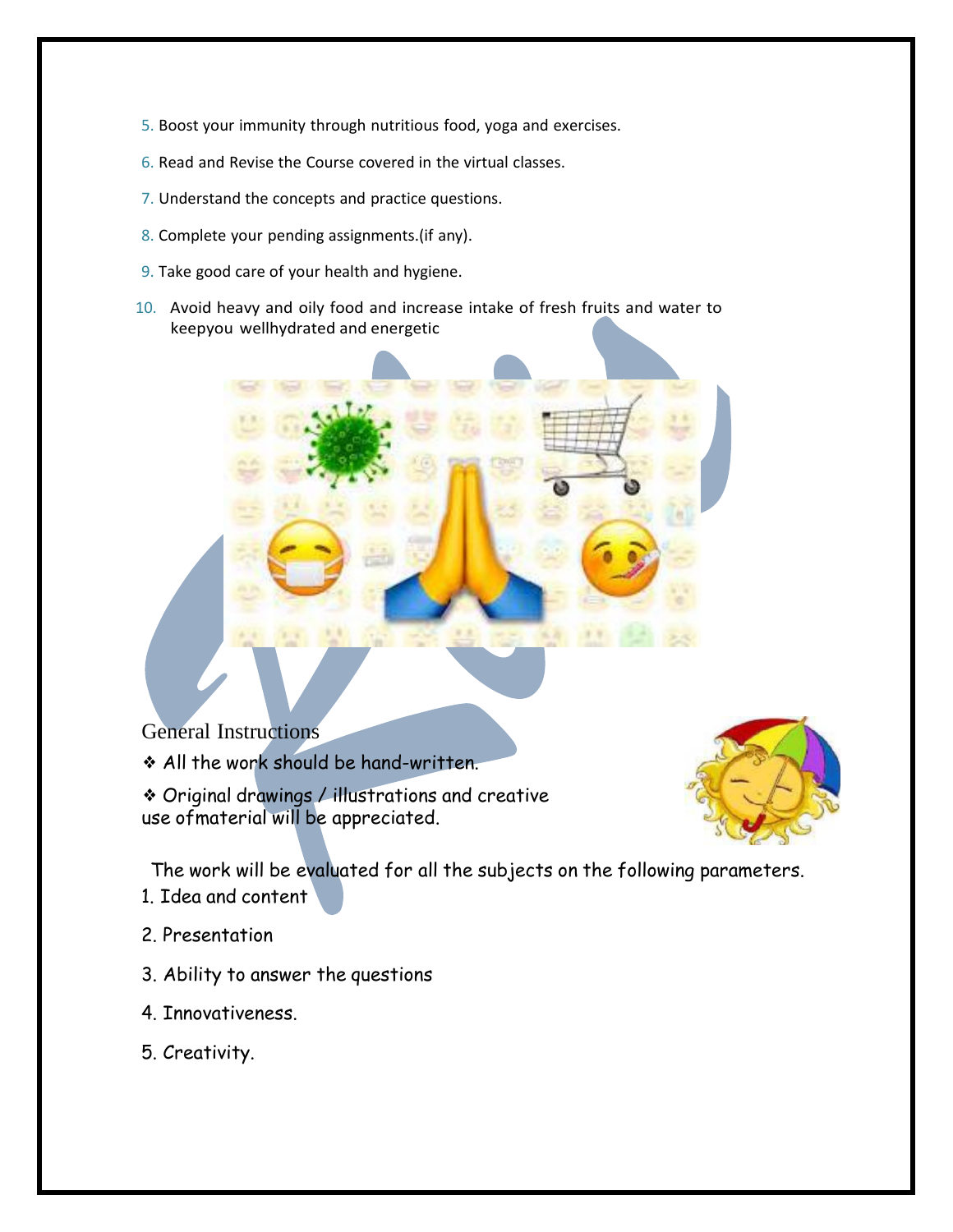# **English**

# **\*Activity 1:-\***

 Prepare a scrap book,write 5 words of each **\*Parts of speech\*** and make sentences of it.Use one page for one part of speech,like for noun one page with five words having sentences of it and paste any one pic of that noun.

#### **\*OR\***

 Make a windchim on topic **\*Parts of speech\*** by using waste cds and coloured papers.

\*Picture examplesfor windchims are as follows:-\*



You can use the colourful circles and CDs for writing different parts of speech.

# **\*Activity 2:-\***

 Write any one short moral giving story in your words and also draw a picture related to that story,in the last also write it's moral.Do this work in the same scrap book.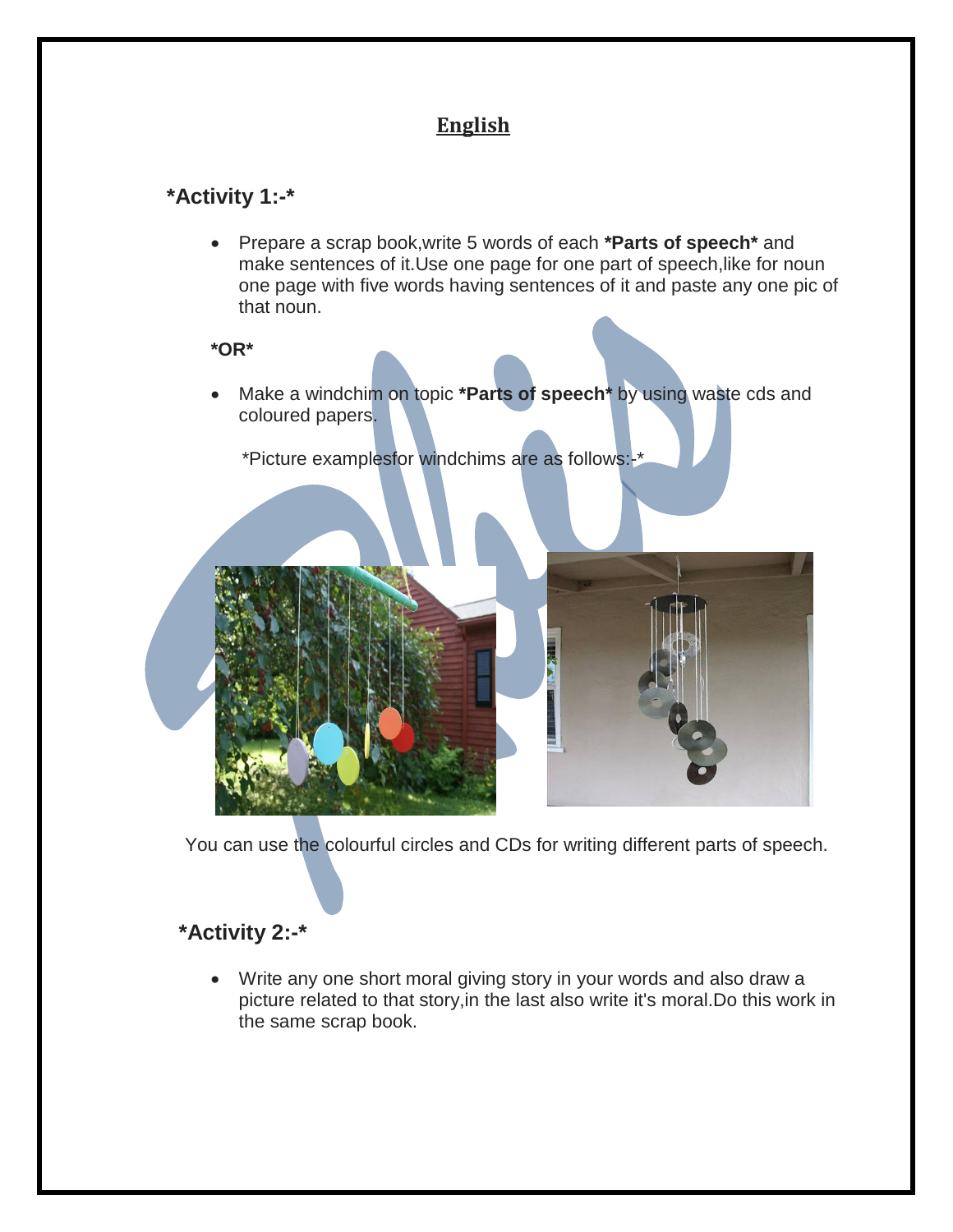## **Science**

- Make a chart of Nutrients;it's sources ; it's functions and it's deficiency diseases on scrap book.
- Make a model of skeletal system on Thermocol.
- Cut the pictures of animals which live on land, in air, in water and in polar areas and paste them separately in your scrap book.
- Make a project of First Aid Box with shoe box and white chart.

#### **Math**

- Write the divisibility rule from 2 to 10 in the scrap book.
- Write the Roman numerals from 1 to 100 in the scrap book.
- Make a **\*factorisation tree\*** of Prime Numbers upto 20 in your scrap book.
- Solve the pages 8 to 11 of **\*Lab Manual\*** in Mathematics.
- Do the worksheets of chapter 2& 3 in your note book.

## **[S.ST](http://s.st/)**

- Ch.4 Major landforms Read and learn for revision test after summer break
- Prepare a model of globe and draw important lines of latitude on the globe.

On the physical map of world fill oceans and continents with different colors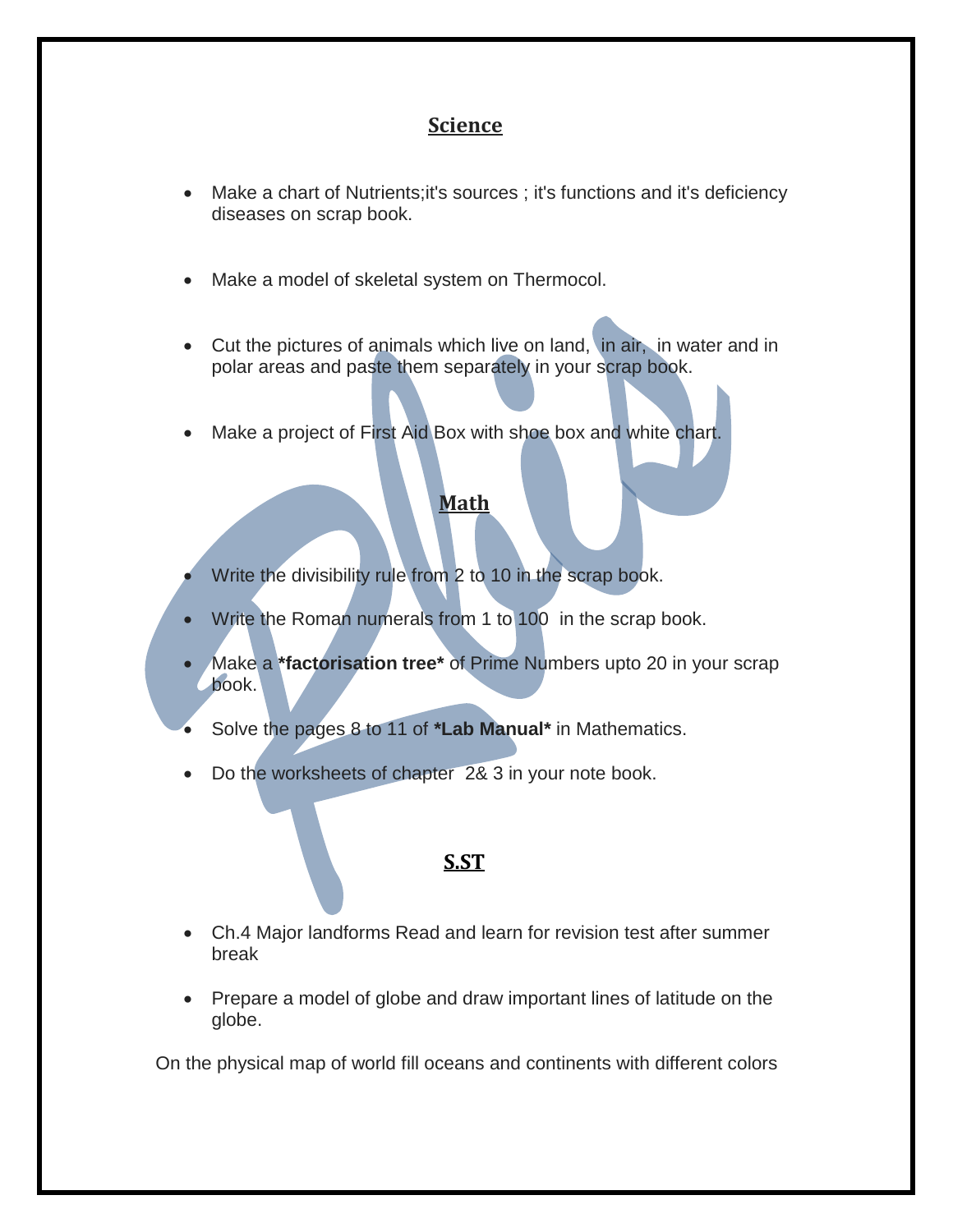## **Punjabi**

ਪੰਜਾਬੀ ਪਾਠ-ਪੁਸਤਕ 'ਕਿਲਕਾਰੀ' ਦੇ

- ਪਾਠ-5 ( ਸੱਚੀ ਮਿੱਤਰਤਾ )
- ਾਠ-6 ( ਧਰਤੀ ਦਾ ਸਵਰਗ )
- ਵਿਸਥਾਰ ਪੂਰਵਕ ਪੜ੍ਹ ਕ<mark>ੇ ਔਖੇ ਸ਼ਬਦ ਚੁਣੋ ਅਤੇ ਉ</mark>ਹਨਾਂ ਦੇ ਅਰਥ ਲਿਖ ਕੇ ਵਾਕ ਬਣਾਓ ।

\*Activity\* -

ਸਾਲ ਵਿੱਚ ਆਉਂਦੇ ਸਾਰੇ ਅੰਗਰੇਜ਼ੀ ਅਤੇ ਦੇਸੀ ਮਹੀਨਿਆਂ ਦੇ ਨਾਮ ਲਿਖੋ ।

ਜਿਸ ਮਹੀਨੇ ਵਿੱਚ ਜੋ ਤਿਉਹਾਰ ਆਉਂਦੇ ਹਨ , ਉਸ ਤਿਉਹਾਰ ਦਾ ਨਾਮ ਅਤੇ ਉਸ ਮਹੀਨੇ ਦਾ ਅੰਗਰੇਜ਼ੀ ਅਤੇ ਦੇਸੀ ਨਾਮ ਲਿਖੋ ।

#### **HINDI**

सरस्वती सचित्र हिंदी व्याकरण

- पाठ-6 लिंग(Gender)
- (Read the lesson thoroughly and complete back exercise of this chapter on your hindi book.)
- अपठित गदयांश (Pg.no-140-141, 1&2 paragraphs) for Practice.